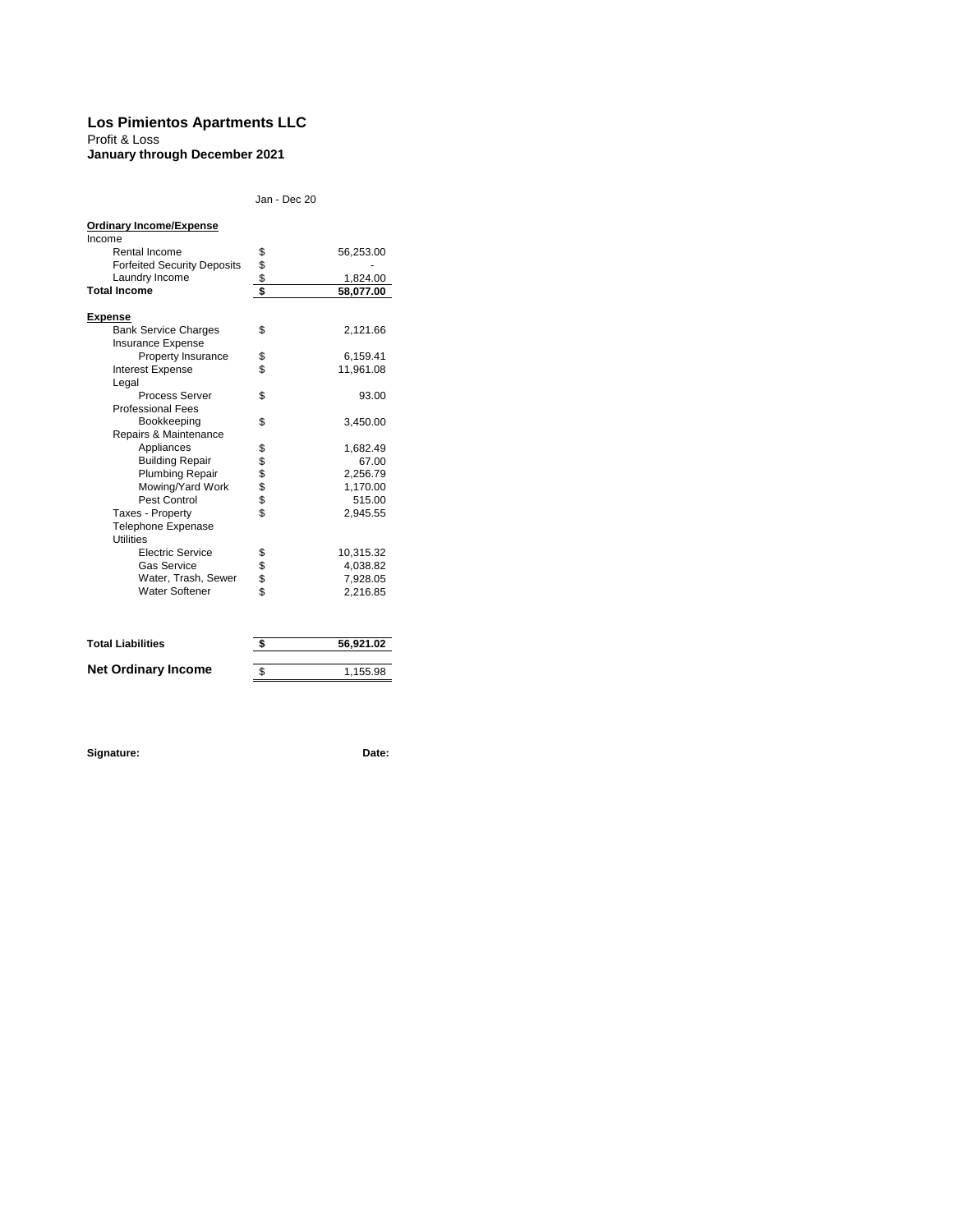# **Personal Finance Statement of: Eli B. Berry, An Individual**

# **Details**

### **1. ASSETS - Details**

### *Notes and Contracts held*

|                 |                      |                                 | Monthly |                      |                   |
|-----------------|----------------------|---------------------------------|---------|----------------------|-------------------|
| From Whom Owing | <b>Balance Owing</b> | Original Amount   Original Date | Payment | <b>Maturity Date</b> | History / Purpose |
|                 |                      |                                 |         |                      |                   |
|                 |                      |                                 |         |                      |                   |
|                 |                      |                                 |         |                      |                   |
|                 |                      |                                 |         |                      |                   |
|                 |                      |                                 |         |                      |                   |
|                 |                      |                                 |         |                      |                   |

### *Securities: stocks / bonds / mutual funds*

|                  |                  |      |              | Date of     |
|------------------|------------------|------|--------------|-------------|
| Name of Security | Number of Shares | Cost | Market Value | Acquisition |
|                  |                  |      |              |             |
|                  |                  |      |              |             |
|                  |                  |      |              |             |
|                  |                  |      |              |             |
|                  |                  |      |              |             |
|                  |                  |      |              |             |

# *Stock in Privately Held Companies*

|                                  |               |             | Est. Market |
|----------------------------------|---------------|-------------|-------------|
| Company Name                     | No. of shares | \$ Invested | Value       |
| Bobsfarm Inc.                    | 357           | 7.575       | 21          |
| <b>Enid Development Alliance</b> |               | 30,000      |             |
|                                  |               |             |             |
|                                  |               |             |             |

#### *Real Estate*

| Description / Location | Market Value | Amount Owing |        | Original Cost Purchase Date |
|------------------------|--------------|--------------|--------|-----------------------------|
| 1706 E. Broadway       | $111.000$ S  | 77.700       | 88.000 | 4/30/2007                   |
|                        |              |              |        |                             |
|                        |              |              |        |                             |
|                        |              |              |        |                             |
|                        |              |              |        |                             |